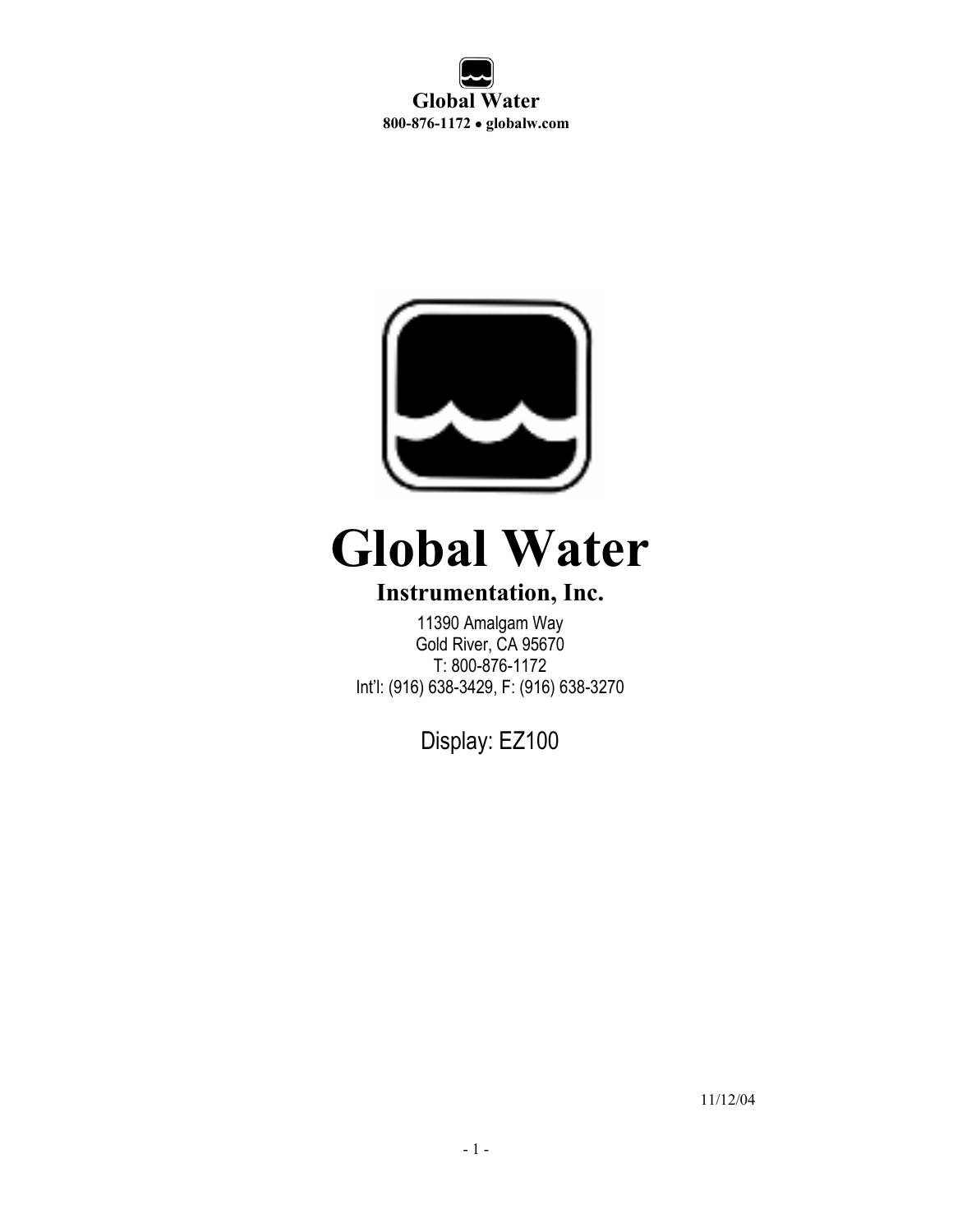

Congratulations on your purchase of the Global Water EZ100 Display. This instrument has been quality tested and approved for providing accurate and reliable measurements. We are confident that you will find the EZ100 to be a valuable asset for your application. Should you require assistance, our technical staff will be happy to help.

# **Table of Contents**

| I.    | Checklist •                                        |           |  | Page 3 |    |
|-------|----------------------------------------------------|-----------|--|--------|----|
| Ⅱ.    | Inspection                                         |           |  |        | 3  |
| Ⅲ.    | Display Installation                               |           |  |        | 4  |
| IV.   | Display Set Up and Use                             |           |  |        | 4  |
| V.    | Maintenance                                        |           |  |        | 5  |
| VI.   | Troubleshooting •                                  | $\bullet$ |  |        | 6  |
| VII.  | Warranty •                                         | $\bullet$ |  |        | 7  |
| VIII. | Appendix A: Display Calibration                    |           |  |        | 8  |
| IX.   | Appendix B: External Power and Recording Devices • |           |  |        | 10 |

\* Copyright Global Water Instrumentation, Inc. 2004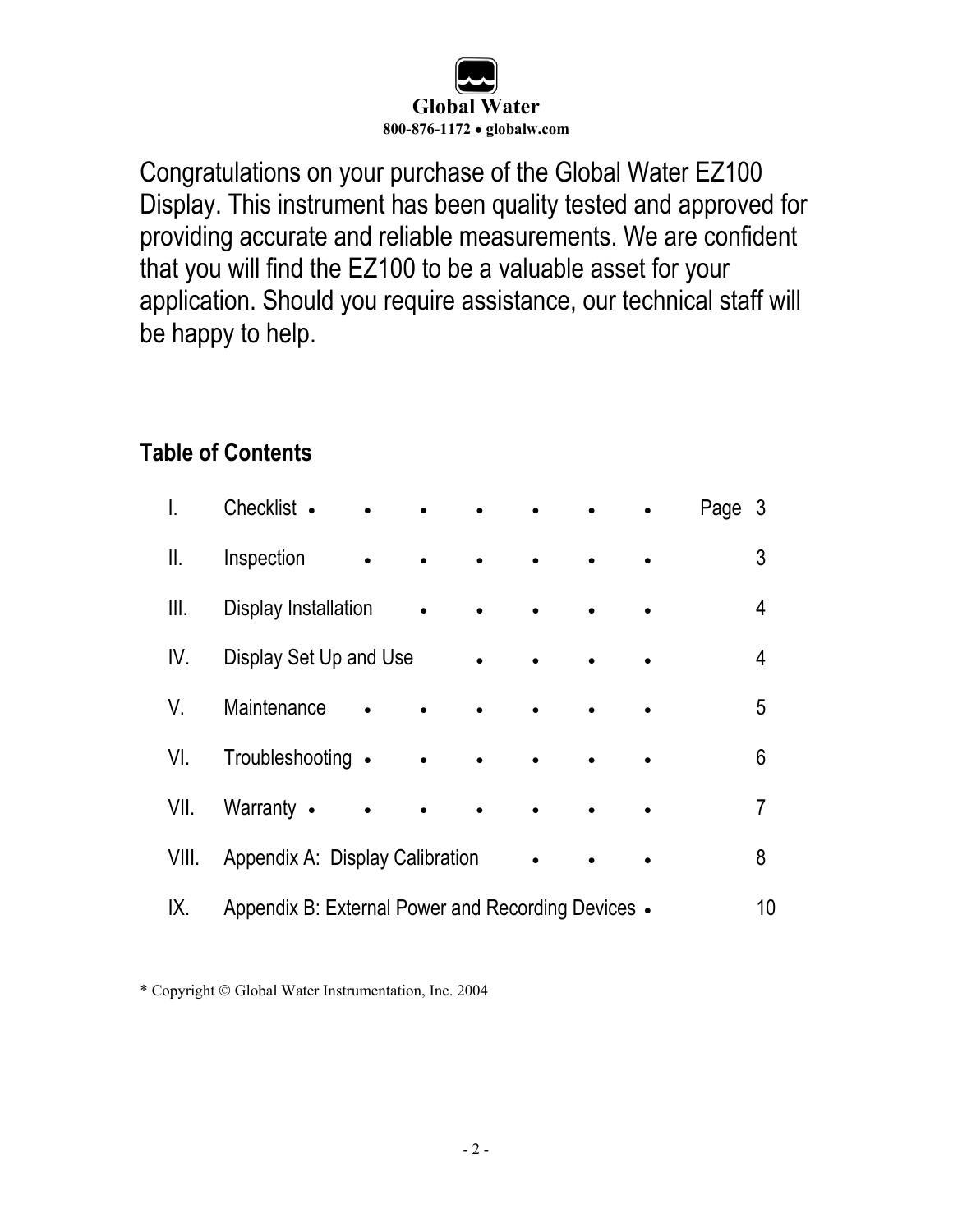

#### **I. EZ100 Checklist**

- a. Display
- b. EZ100 Manual
- c. Two 9V batteries (Inside case)

#### **II. Inspection**

a. The EZ100 unit was carefully inspected and certified by Global Water's Quality Assurance Team before shipping. If any damage has occurred during shipping, please notify Global Water Instrumentation, Inc. and file a claim with the carrier involved.

Use the checklist to ensure that everything needed to operate the EZ100 was received.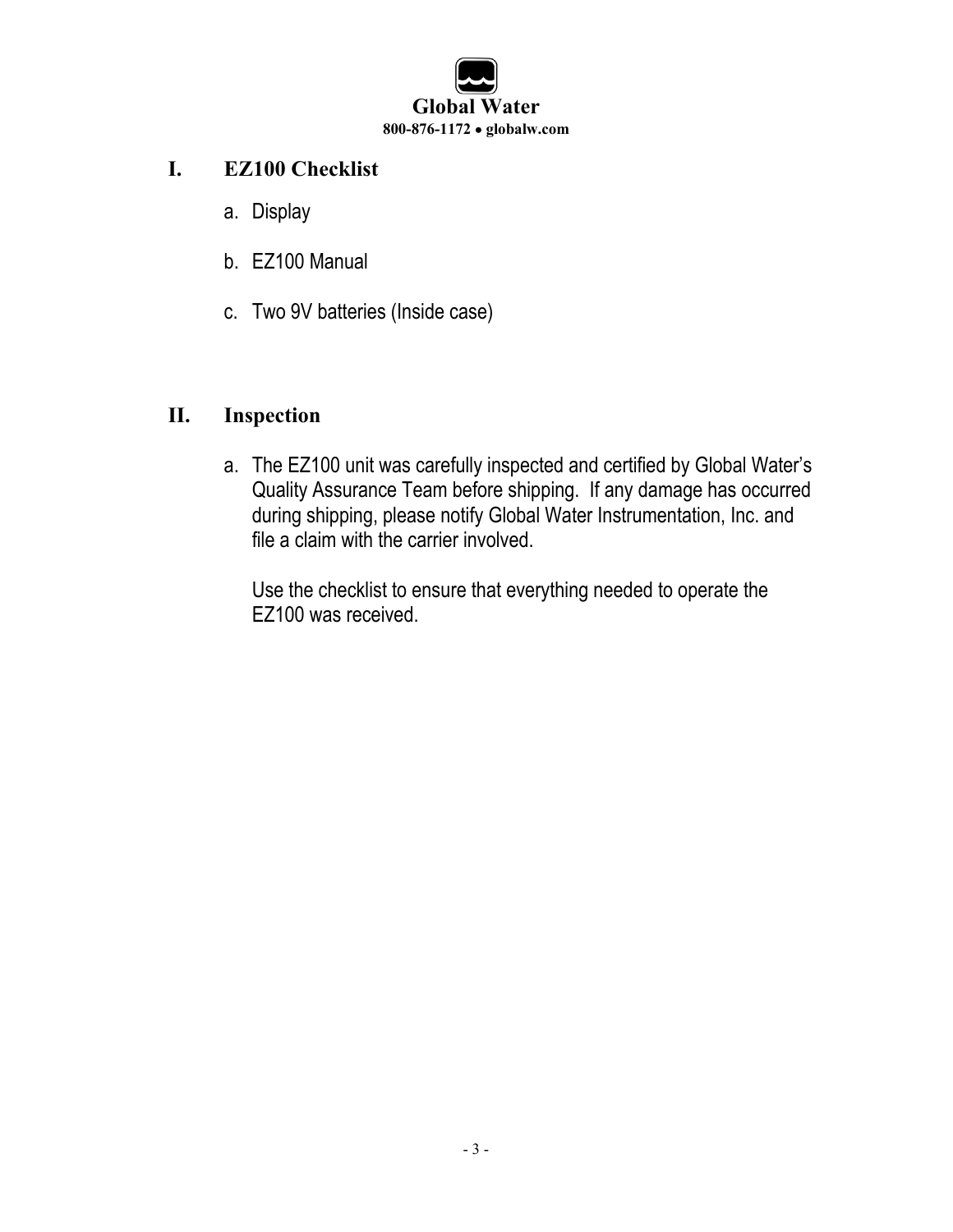

#### **III. Display Installation**

- a. The Display is designed for handheld applications, however there are four holes in the back of the case that may be used to mount the unit to a flat surface (screws not included.)
- b. If the Display is mounted insure that it is located in an area that is protected from direct rainfall and immersion in water. The Display is water resistant, not water proof.
- c. See Appendix B for installation of Display with external power source and/or additional external recording/monitoring device.

## **IV. Display Set Up and Use**

| <b>Output Range:</b>          | +1900 Engineering Units     |
|-------------------------------|-----------------------------|
| Input Range:                  | 4-20 mA                     |
| Accuracy:                     | +0.1% of full scale         |
| <b>Operating Voltage:</b>     | 12-36VDC                    |
| <b>Current Draw:</b>          | Same as sensor output       |
| Warm Up Time:                 | 3 seconds                   |
| <b>Operating Temperature:</b> | $0^\circ$ to +60 $^\circ$ C |
| Size of Probe:                | 4 3/4"x3 1/8"x2 1/8"        |
| Weight:                       | $0.5$ lb.                   |

a. If the EZ100 was shipped with a sensor attached, the display was calibrated for that sensor at Global Water's factory. Pressing the button on the front of the EZ100 will display the sensor's output. Please read the sensor manual for installation and maintenance instructions.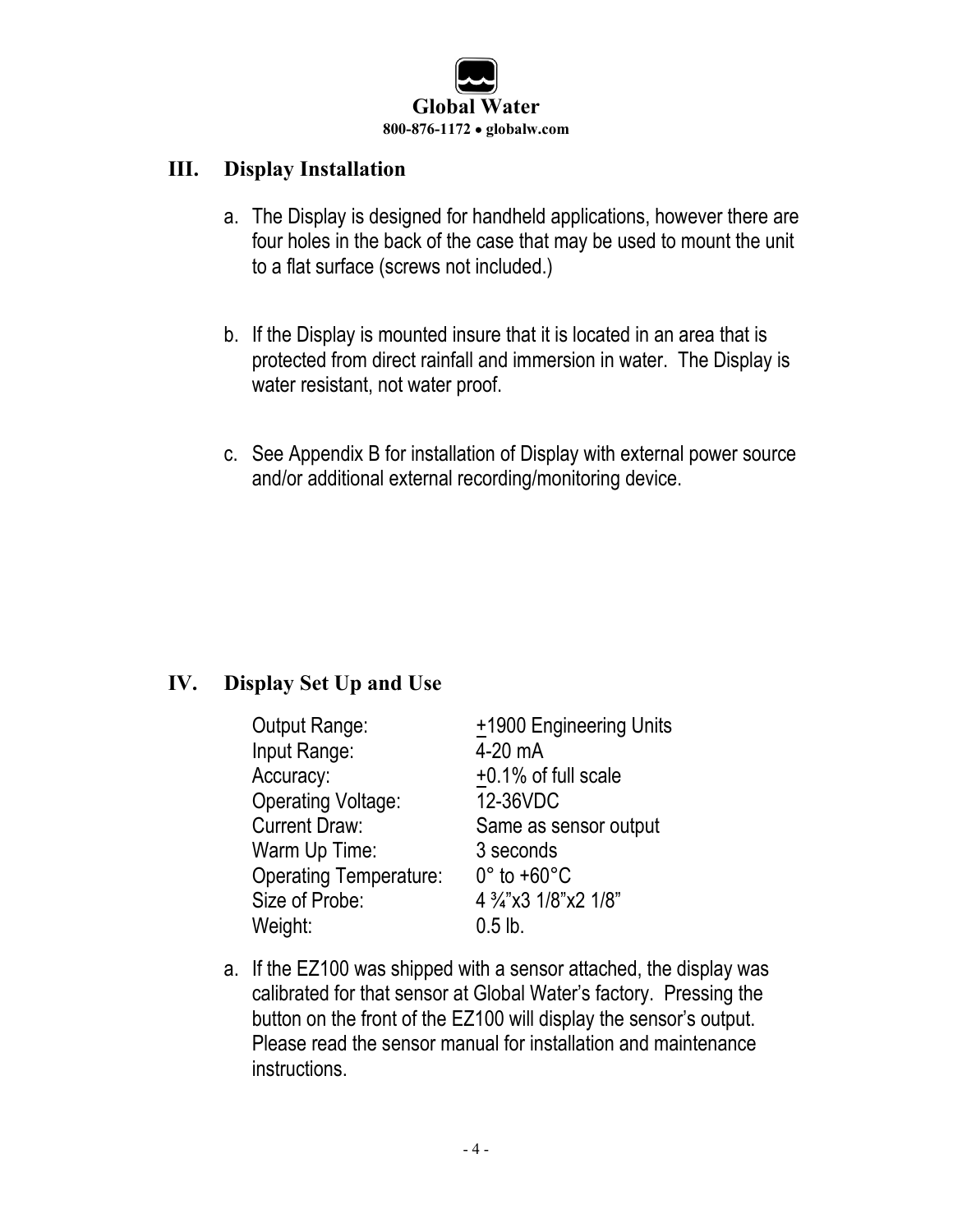

Two wire sensor attachment

b. Unscrew the four bolts in the cover to access the internal terminal strip. Disconnect one of the batteries. Orient the unit with the terminal block at the top, see appendix C. Attach the positive voltage wire to terminal #1. Attach the signal wire to terminal #2. Reconnect the battery. See appendix A for Display calibration instructions.

Three wire sensor attachment

c. Unscrew the four bolts in the cover to access the internal terminal strip. Disconnect one of the batteries. Orient the unit with the terminal block at the top, see appendix C. Attach the positive voltage wire to terminal #1. Attach the signal wire to terminal #2. Attach the ground wire to terminal #4. Reconnect the battery. See appendix A for Display calibration instructions.



Figure 1.

## **V. Maintenance**

a. Replace the unit's batteries annually. The Display comes with two 9V Lithium batteries. To access the batteries, unscrew the four cover screws and remove the top.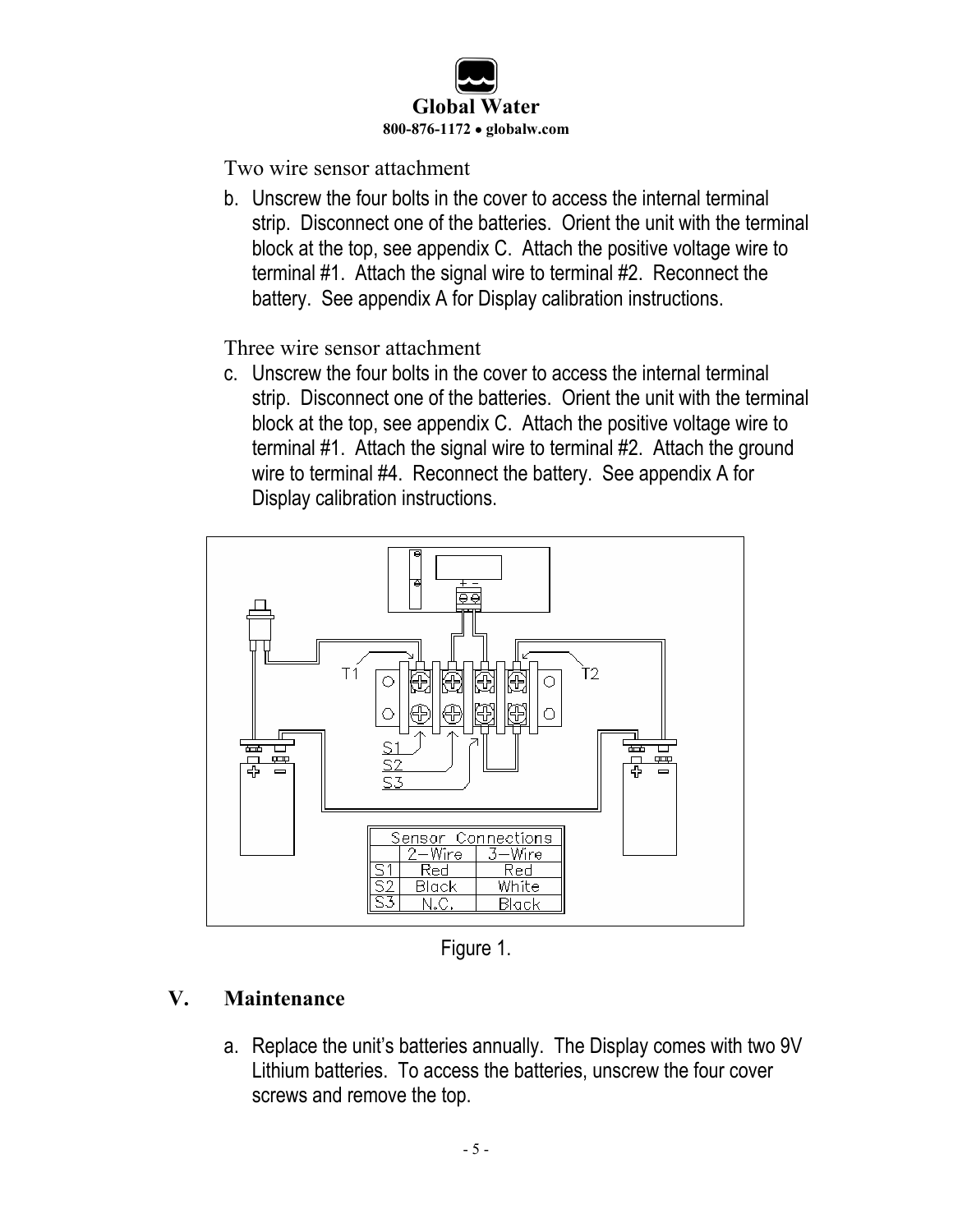

#### **VI. Trouble Shooting**

Issue: Display not reading correctly

- a. Verify battery voltage (see maintenance section).
- b. Recalibrate sensor to Display using appendix A.

Other issues

c. Call us for tech support: 800-876-1172 or 916-638-3429 (many problems can be solved over the phone). Fax: 916-638-3270 or Email: **globalw@globalw.com.**

Be prepared to describe the problem being experienced including specific details of the application and installation and any additional pertinent information.

d. In the event that the equipment needs to be returned to the factory for any reason, please call to obtain a RMA # (Return Material Authorization). Do not return items without a RMA # displayed on the outside of the package.

Include a written statement describing the problems.

Send the package with shipping prepaid to our factory address. Insure the shipment, as the warranty does not cover damage incurred during transit.

- e. When calling for tech support, please have the following information ready;
	- 1. Model #.
	- 2. Unit serial number.
	- 3. P.O.# the equipment was purchased on.
	- 4. Global Water's sales number or the invoice number.
	- 5. Repair instructions and/or specific problems relating to the product.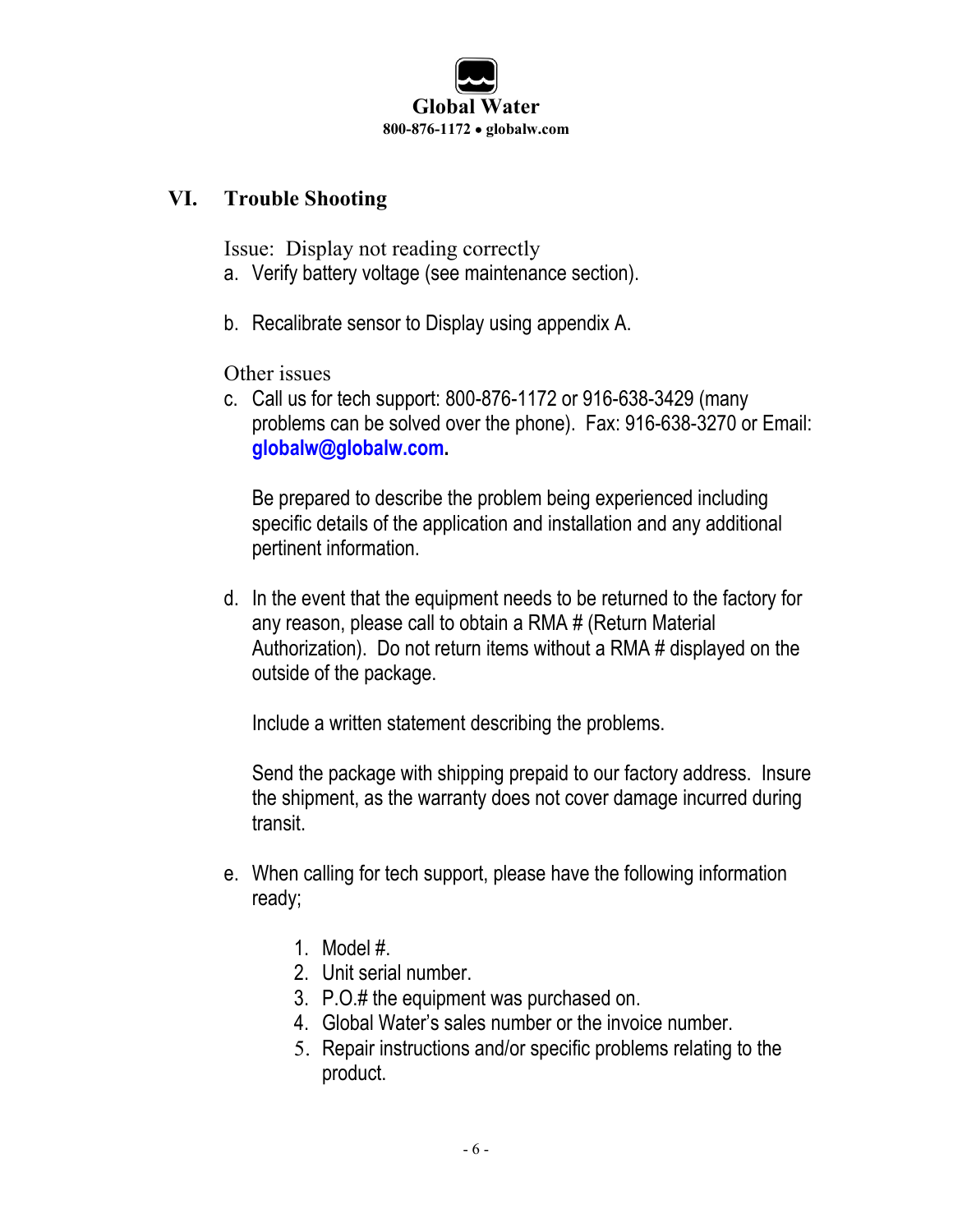

#### **VII. Warranty**

- a. Global Water Instrumentation, Inc. warrants that its products are free from defects in material and workmanship under normal use and service for a period of one year from date of shipment from factory. Global Water's obligations under this warranty are limited to, at Global Water's option: (I) replacing or (II) repairing; any products determined to be defective. In no case shall Global Water's liability exceed the products original purchase price. This warranty does not apply to any equipment that has been repaired or altered, except by Global Water Instrumentation, Inc., or which has been subject to misuse, negligence or accident. It is expressly agreed that this warranty will be in lieu of all warranties of fitness and in lieu of the warranty of merchantability.
- b. The warranty begins on the date of the product's invoice.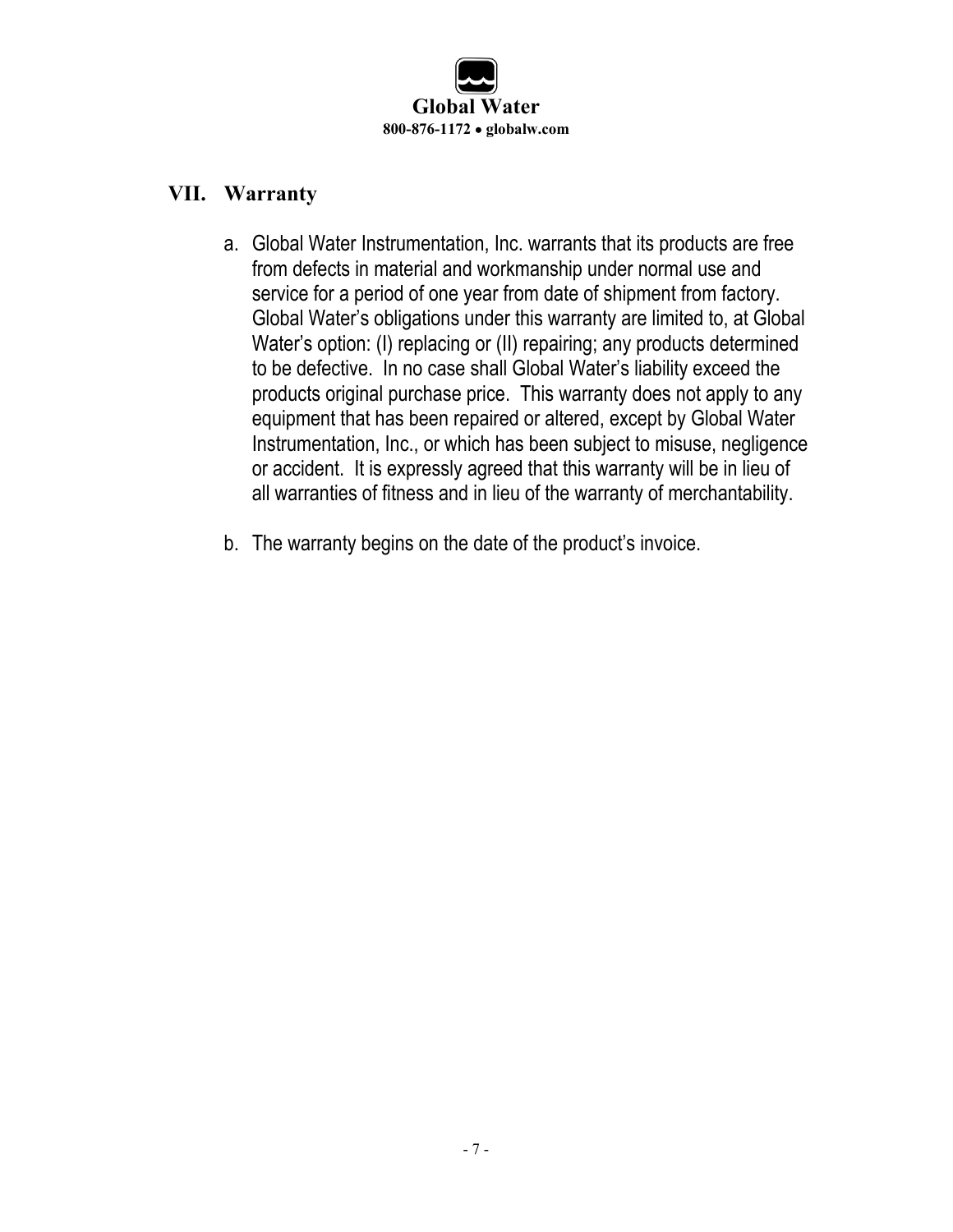

#### **VIII. Appendix A: Display Calibration**

- a. Remove the front cover of the EZ100 to show the rear of the display.
- b. The Display must be connected to a 4-20mA sensor or current loop meter to work properly.
- c. Use the following diagram and tables to determine the correct DIP switch settings for the attached sensor.



Figure 2.

| Minimum    | Maximum   | SW <sub>1</sub> | SW <sub>2</sub> | SW <sub>3</sub> | SW4 | SW <sub>5</sub> |
|------------|-----------|-----------------|-----------------|-----------------|-----|-----------------|
| Reading    | Reading   |                 |                 |                 |     |                 |
| (4mA)      | (19/20mA) |                 |                 |                 |     |                 |
| $0 - 1200$ | 1200-1999 | Off             | Off             | Off             | Off | Off             |
| $0 - 600$  | 600-1200  | On              | Off             | Off             | Off | Off             |
| $0 - 400$  | 400-600   | Off             | Off             | On              | Off | Off             |
| $0 - 200$  | 200-400   | On              | On              | On              | Off | Off             |
| $0 - 100$  | 100-200   | On              | On              | On              | On  | Off             |

d. Determine the highest and lowest reading for the display. This is the value that will be displayed at the maximum and minimum output currents of the sensor, Water Level =  $0-15$  feet, Humidity =  $0-100\%$ , etc. Ignore the decimal point and set DIP Switches 1-5 based on the above table: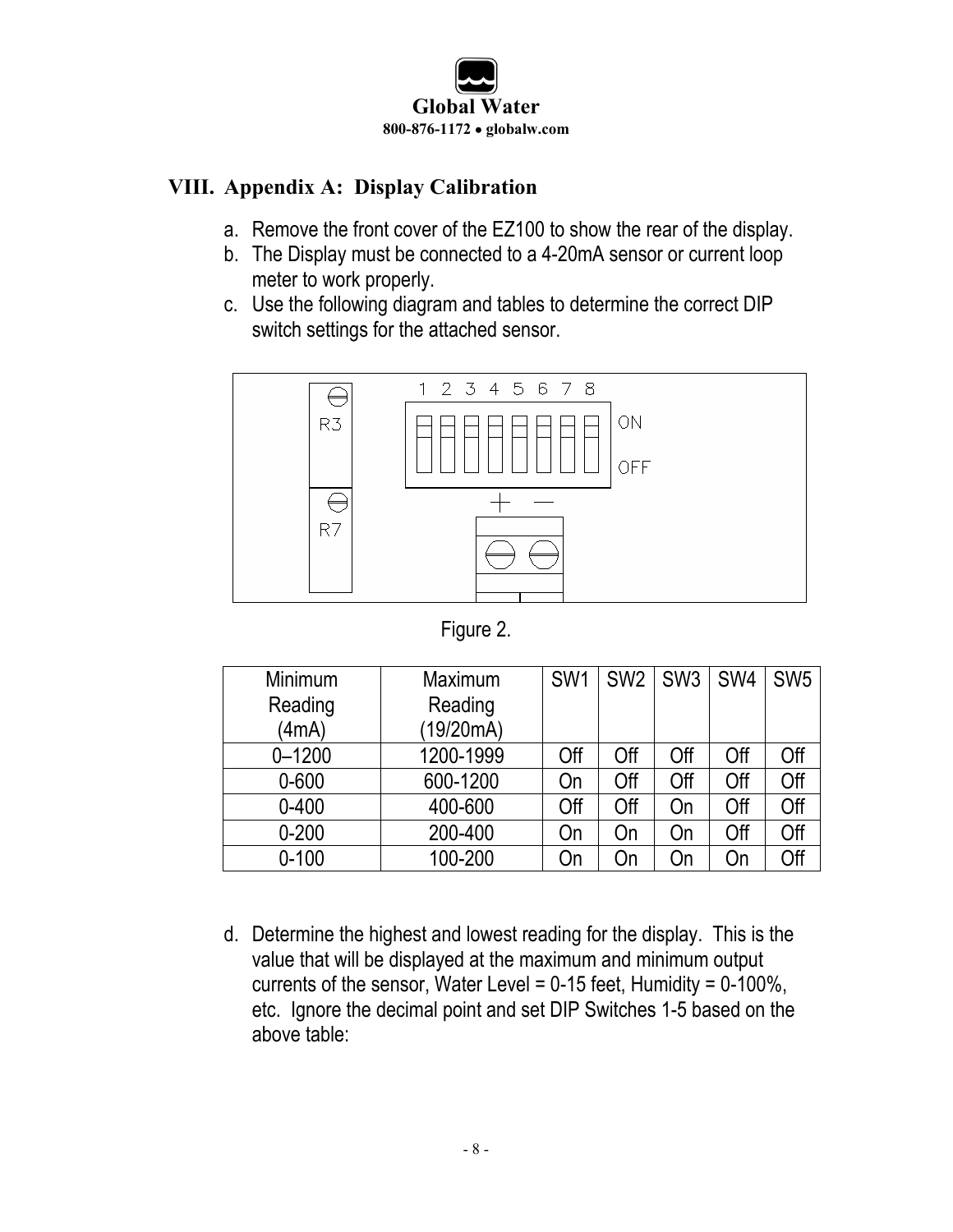

e. Set DIP Switches 6-8 to place the decimal point in the correct position according to the following table:

| <b>Decimal Location</b> | SW <sub>6</sub> | SW <sub>7</sub> | SW <sub>8</sub> |
|-------------------------|-----------------|-----------------|-----------------|
| 9999                    | Off             | Off             | Off             |
| 9.999                   | On              | Off             | Off             |
| 99.99                   | Off             | On              | Off             |
| 999.9                   | ∩ff             | ∩ff             | )n              |

- f. Set up the sensor for its minimum output current or put the current loop meter in "Simulate" mode and set it for the minimum output current of the sensor that will be connected to the EZ100 (4.000mA, 3.986mA, etc). If using a current loop meter, connect the red lead to terminal S1 and the black lead to terminal S2 according to Figure 1 on page 5.
- g. While holding down the "Display" button on the front panel of the meter, adjust R3 until the display reads the correct minimum reading.
- h. Set up the sensor for its maximum output current or set the current loop meter for the output current of the sensor that will be connected to the EZ100 (19.000mA, 19.064mA, 20.000mA, etc).
- i. While holding down the "Display" button, adjust R7 until the display reads the correct maximum reading.
- j. Repeat steps f i and confirm the display reads the correct low and high values. Readjust R3 and R7 as necessary until the correct display is achieved without adjustment.